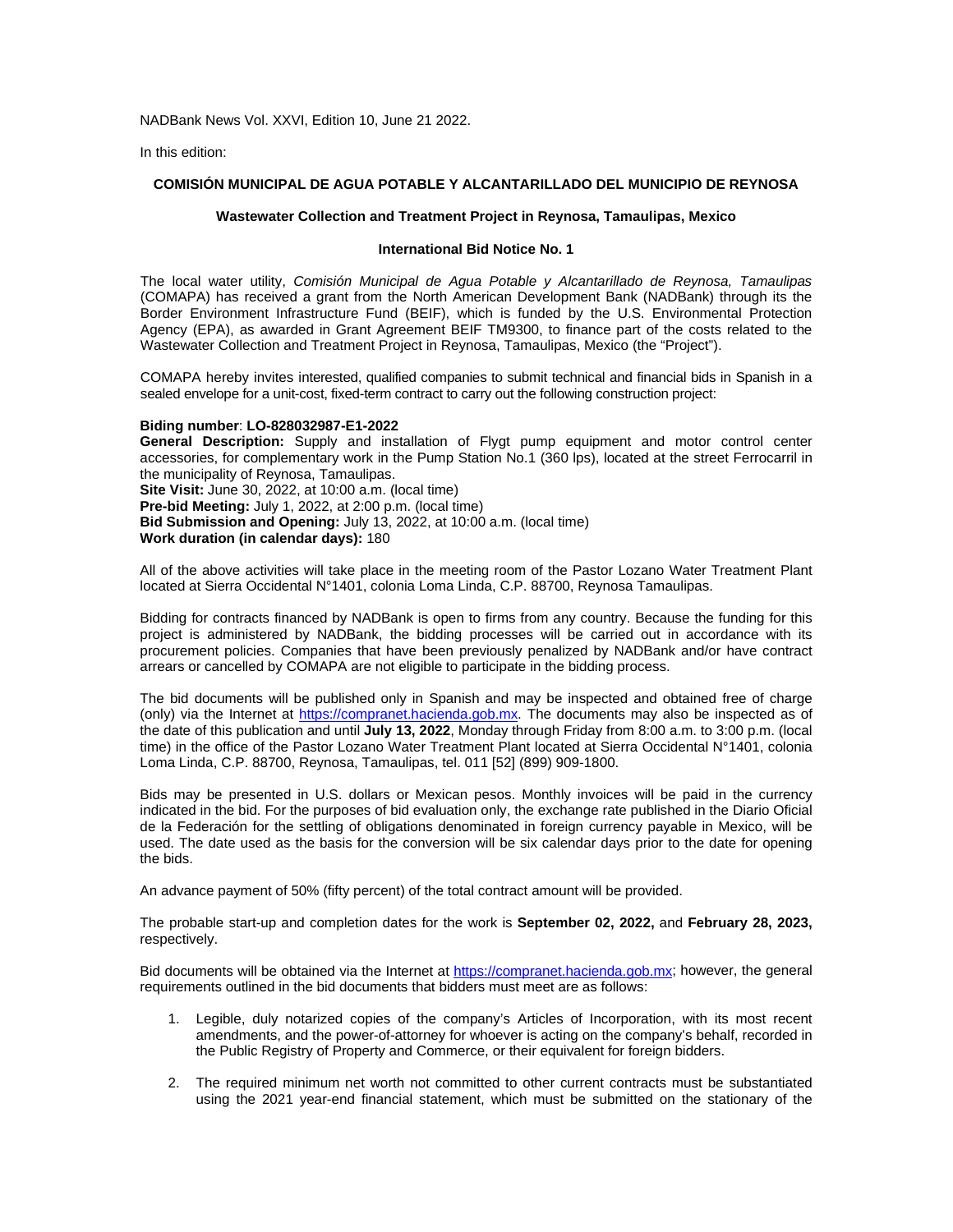accounting firm and signed by an independent licensed public account, along with a letter stating the accountant is responsible for the financial statements accompanied by his/her respective professional license and the official authorization letter issued by the Mexican Ministry of Finance and Public Credit (SHCP) or their equivalents for foreign bidders. Bidders must provide legal documentation that substantiates any capital increases reflected in the financial statements.

- 3. The most recent annual tax statement for the fiscal year immediately preceding, which must contain the acknowledgment of receipt and be consistent with the financial statements, or its equivalent for foreign bidders.
- 4. Statement made under penalty of perjury of the list of current contracts with both public and private entities, indicating the total value of the contract and the amount to be paid out in annual installments.
- 5. Brief description of the company, including its organization and the services it offers.
- 6. To substantiate the technical experience required for this contract, bidders must present legal documentation (cover page and/or contracts or completion certificates duly signed and executed within the past ten years) that demonstrates their technical capacity for works of a similar nature, size and value as those advertised here. In the case of joint ventures at least one of the partners must meet this point. Bidders must also present a list of their equipment, available and sufficient for these works, and not currently contracted for use elsewhere, as well as details concerning works executed during the last ten years, including a brief description of the activities carried out and the contact's name and phone number for at least three of those jobs as references.
- 7. Curriculum vitae (CV) of the technical personnel available to work on the project, signed by the individual and the legal representative of the company. Consideration will only be given to the CVs of those persons that have been directly involved in completed contracts for civil engineering and water works and in the areas of specialization required for the bid, and who have the ability to work in Spanish.
- 8. Companies in joint ventures must present the original joint venture contract duly signed by their legal representatives, along with a description of the responsibilities and commitments of each party, as well as indicate the lead company and the legal representative of the joint venture. For the purposes of contract signing, the joint venture contract shall have to be notarized. Compliance with the foregoing requirements must be met for each company in the joint venture, with the exception of points 2 and 6, which may be substantiated for the joint venture as a whole.
- 9. List of subcontractors that may participate in these works, including their name, address and experience in their area of participation.

Bids must include a security bond worth five percent (5%) of the value of the bid, not including value-added tax, and be issued in the currency of the bid in the form of a non-negotiable check of the bidder payable to the "*Comisión Municipal de Agua Potable y Alcantarillado del municipio de Reynosa"* or a bond policy payable to that entity executed by an institution authorized to operate in Mexico.

The general criteria for contract award will be based on a comparative analysis of the eligible bids. A report will be prepared that will serve as the basis for the decision whereby, if applicable, the contract will be awarded to the bidder whose bid meets the required conditions, guarantees satisfactory execution of the contract and works, and has presented the lowest evaluated bid under the terms defined in the bid documents.

Payments will be made based on invoices for work performed, which must be prepared and submitted no more than once a month. This bidding process will not be covered under any treaty.

None of the conditions contained in the bid documents or in the proposals submitted by the bidders are negotiable. Any term or condition proposed by the bidders that differs in any way with the conditions imposed or required under the bid notice, will be cause for rejection of the bid.

# **Reynosa, Tamaulipas, Mexico, June 21, 2022**

## **Lic. Alfonso Javier Gómez Monroy**